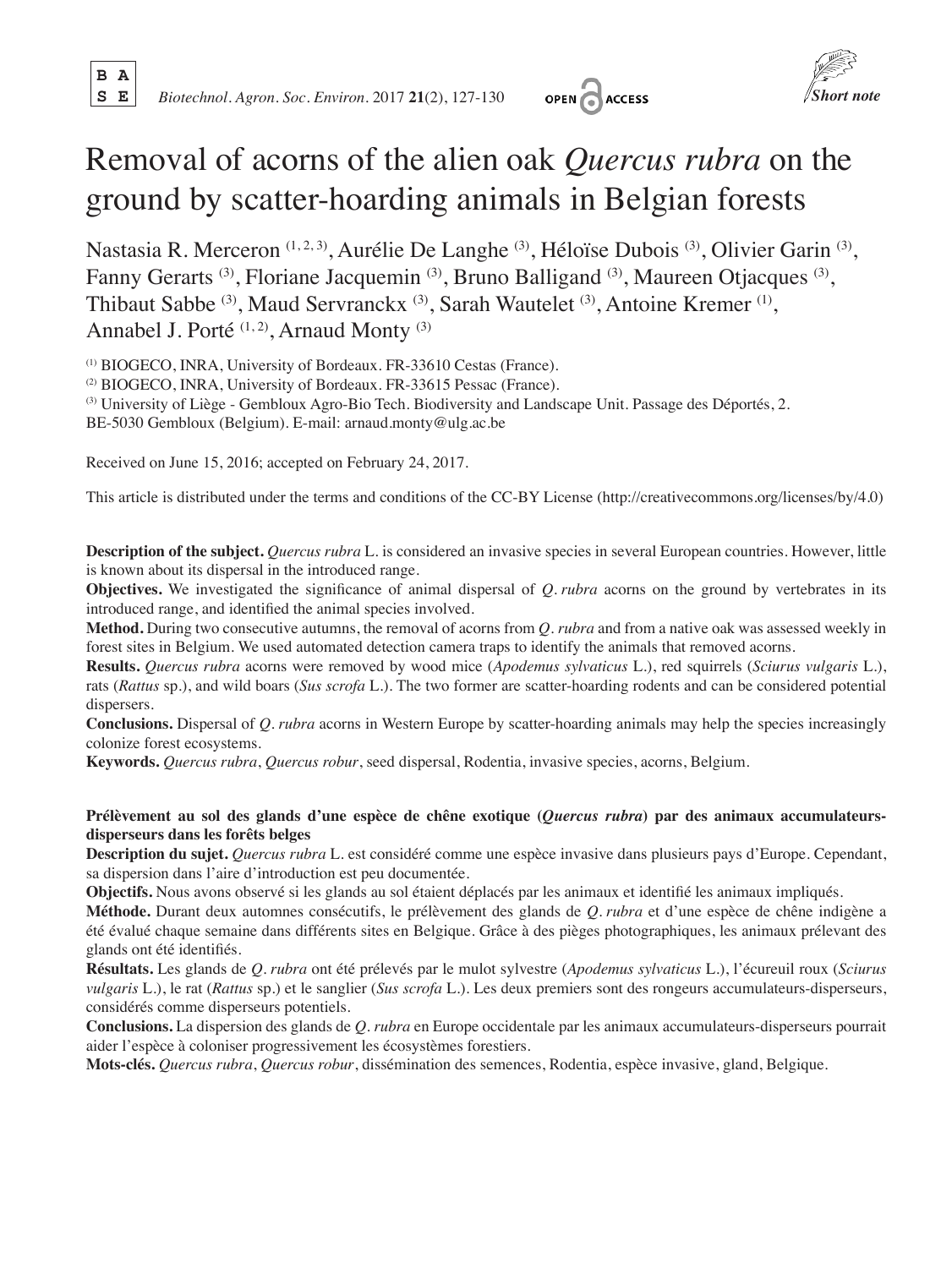#### **1. INTRODUCTION**

Horticulture and forestry are major reasons for the introduction of exotic trees (Richardson & Rejmanek, 2011). However, alien species may have negative ecological impacts (Vilà et al., 2011), and forests are not spared (Holmes et al., 2009). This situation may result in a conflict of interest between foresters and environmental managers (Dickie et al., 2014).

Effective propagule dispersal is essential for an introduced species to progress from naturalization to invasion (Richardson & Rejmanek, 2011). In the case of animal-dispersed trees, disperser communities are likely to differ between the native and introduced ranges. A better understanding of seed dispersal in the introduced range is required to confirm the invasive potential of an alien tree species.

Native to North America, the northern red oak (*Quercus rubra* L.) was declared as invasive in several European countries (*e.g.* Woziwoda et al., 2014) and was shown to induce negative ecological impacts (*e.g.* Riepšas & Straigyte, 2008). In its native range, it is dispersed by birds and rodents (Sork et al., 1983; Gribko et al., 2002). Scatter-hoarding rodents, through burying acorns and covering them with litter, act as significant dispersers and create favorable conditions for germination (García et al., 2002). In Europe, acorns of native oaks are consumed by animal species, some of which play a significant role in dispersal: birds, particularly the European jay (*Garrulus glandarius* L.), and scatter-hoarding rodents, especially wood mice (*Apodemus sylvaticus* L.) (Ouden et al., 2005). While the European jay plays a role in the dispersal of *Q. rubra* acorns above the ground (Myczko et al., 2014), little is known about the removal of *Q. rubra* acorns fallen on the ground in its introduced range (but see Bieberich et al., 2016). In our study, we asked:

- are acorns of *Q. rubra* moved away by animals on the ground?
- which animals are involved and among them, which can be considered scatter-hoarders?
- are acorns of *Q. rubra* and *Quercus robur* L. removed at the same rate?

## **2. MATERIALS AND METHODS**

In autumn 2013 and 2014, four experimental sites (> 3 km apart) were selected in southern Belgium (**Table 1**). All sites were mixed oak stands dominated by adult trees of *Q. robur* and/or *Q. rubra*. Acorns of both species were collected from the ground under fruiting trees and stored at room temperature. Acorns with obvious damages were discarded. Acorns were manipulated with latex.

At every site, four pairs of 28-cm diameter plastic dishes (10-20 cm apart) were randomly placed on the ground. One dish per pair contained 20 acorns of *Q. robur*, the other 20 acorns of *Q. rubra*. Every week, the acorns remaining in each dish were counted and removed, and the dishes were refilled with 20 acorns. When a dish was accidentally spilled, the data of the considered week were ignored. The experiment lasted from 04/10/2013 to 08/11/2013 and from 03/10/2014 to 28/11/2014. Automated detection cameras (Cuddeback Digital, USA) were attached 30-50 cm high on the nearest trunk and pointed at the dishes. When movement was detected, the cameras took pictures every 5 seconds and recorded a video for 10 seconds. Seven and three cameras were available in 2013 and 2014, respectively, and were positioned in two sites (**Table 1**). Identification of recorded animals was made using mammal guide books (Quéré & Le Louarn, 2011; Aulagnier et al., 2013). The videos allowed distinguishing acts of consumption from acts of collecting and scattering. We then classified the observed animals as pure consumers or scatter-hoarders of *Q. rubra* acorns, in agreement with the scientific literature regarding their feeding behavior.

For each *Quercus* species, the number of acorns removed from the dishes was converted to the proportion of acorns removed during one week, *i.e.* acorn removal rate. For each site, the mean acorn removal rate of the four dishes was calculated according to species and week, and arcsine-transformed. A mixed model with repeated measurements (proc. MIXED) was used to analyze the effects of species (fixed), week (random), site (random), and the interaction site  $\times$  species on the mean acorn removal rate. Analyses were performed using SAS version 9.4 (SAS Institute Inc., USA).

#### **3. RESULTS**

Acorns from both species were removed on the ground by animals during all considered weeks at all sites.

**Table 1.** Location of the experimental sites and number of cameras used for the identification of animals (N) — *Localisation des sites expérimentaux et nombre de pièges photographiques utilisés pour l'identification des animaux (N).*

| <b>Year</b> | <b>Site</b>   | Latitude              | Longitude            | N                           |
|-------------|---------------|-----------------------|----------------------|-----------------------------|
| 2013        | Onoz          | $50^{\circ}28'58''$ N | $4^{\circ}40'39''$ E | 4                           |
|             | Ferooz        | $50^{\circ}32'30''$ N | 4°41'38" E           | 3                           |
|             | Grand-Leez    | $50^{\circ}35'16''$ N | $4^{\circ}47'16''$ E |                             |
|             | Gembloux      | 50°33'46" N           | $4^{\circ}41'42''$ E |                             |
| 2014        | Spy           | $50^{\circ}28'46''$ N | $4^{\circ}40'50''$ E | $\mathcal{D}_{\mathcal{L}}$ |
|             | Floreffe      | $50^{\circ}26'07''$ N | $4^{\circ}42'37''$ E |                             |
|             | Malonne       | $50^{\circ}22'55''$ N | $4^{\circ}49'42''$ E | 1                           |
|             | Profondeville | $50^{\circ}22'46''$ N | $4^{\circ}51'40''$ E |                             |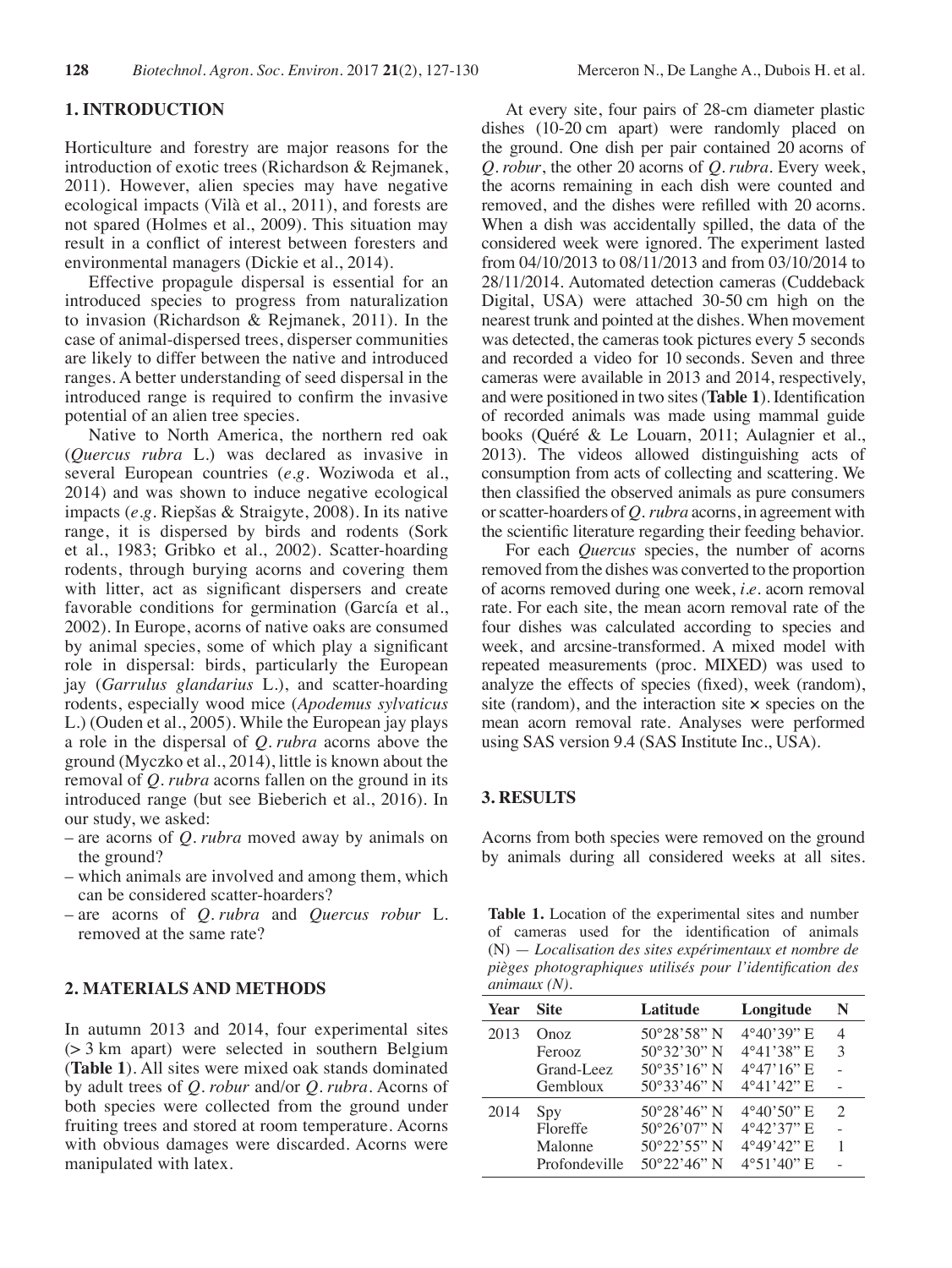Acorn removal rate did not differ between species in 2013. In 2014, acorns of *Q. robur* were preferred to acorns of *Q. rubra*. In both years, the acorn removal rate for *Q. rubra* increased from the beginning to the end of the monitoring (**Table 2**, **Figure 1**). Effects of site and interaction site  $\times$  species were not significant (**Table 2**).

Based on camera traps, we identified four mammal species removing *Q. rubra* acorns. Wood mice (*A. sylvaticus* L.; 2013: 14 records; 2014: 0 record) and red squirrels (*Sciurus vulgaris* L.; 2013: 18 records; 2014: 0 record) were identified as consumers and scatter-hoarders. The pictures and videos distinctly showed them removing *Q. rubra* from the dishes (http://hdl.handle.net/2268/209505). Wild boars (*Sus scrofa* L.; 2013: 0 record; 2014: 4 records) and rats (*Rattus* sp.; 2013: 0 record; 2014: 7 records) were regarded as pure consumers of *Q. rubra* acorns because they were only seen eating acorns in the dishes, which was in concordance with the literature. No bird species were observed.

### **4. DISCUSSION**

We demonstrated that mammals removed acorns of *Q. rubra* on the ground in Belgian forests. Wild boars and rats consume acorns but do not efficiently act as dispersers (Schley & Roper, 2003; Quéré & Le Louarn, 2011). In contrast, the scatter-hoarding rodents observed in our study, *i.e.*, wood mice and red squirrels, are known for caching and burying native acorns (Wauters & Casale, 1996; Ouden et al., 2005) and can therefore be considered potential dispersers of *Q. rubra*. Considering both years, scatter-hoarders

**Table 2.** Summary of ANOVA of the mean of acorn removal rate from dishes in 2013 and 2014 — *Résumé de l'ANOVA de la moyenne du taux de prélèvement des glands dans les coupelles en 2013 et en 2014.*

| <b>Source of variation</b> | Year         | d.f.         |               | $\mathbf{F}$ or $\mathbf{Z}$ <i>p</i> -value |
|----------------------------|--------------|--------------|---------------|----------------------------------------------|
| Species                    | 2013<br>2014 | 1,30<br>1,60 | 7.52<br>33.94 | 0.0712<br>0.0011                             |
| Site                       | 2013<br>2014 | 3.80         | 0.95          | 0.3444                                       |
| Site $\times$ species      | 2013<br>2014 | 3,46<br>7.74 | 1.09<br>1.36  | 0.2772<br>0.1728                             |
| Week                       | 2013<br>2014 |              | 4.00<br>5.29  | < 0.0001<br>< 0.0001                         |

For each variable and year, ANOVA results are presented using d.f. (degrees of freedom), F or Z statistics, and the corresponding *p*-value — *pour chaque variable et année, les résultats de l'ANOVA ont été représentés par d.f. (les degrés de liberté), les statistiques F ou Z, et la valeur* p *correspondante.*



**Figure 1.** Proportion of *Q. robur* and *Q. rubra* acorns removed from the dishes by animals on the ground per week. Monitoring was performed over five weeks from October 4 to November 8, 2013 (**a**) and over eight weeks from October 3 to November 28, 2014 (**b**) — *Proportion de glands de*  Q. robur *et* Q. rubra *prélevés dans les coupelles par les animaux au sol par semaine. Le suivi a été réalisé durant cinq semaines en 2013 du 4 octobre au 8 novembre (a) et durant huit semaines en 2014 du 3 octobre au 28 novembre*   $(b)$ .

Values represent the mean of the four experimental dishes for the four sites pooled together for each species and week ( $n =$ 16) — *Les valeurs représentent la moyenne des quatre coupelles pour les quatre sites regroupés ensemble pour chaque espèce et chaque semaine (n = 16).* 

were recorded three times more frequently than pure consumers.

Across the two years, the acorn removal rate was higher for *Q. robur* than for *Q. rubra*. This can be attributed to the habits of the animals, as well as intrinsic properties of acorns. *Quercus rubra* acorns contain more fat than *Q. robur* acorns but have higher levels of tannins, known as chemical defenses that induce a bitter and astringent taste (Shimada & Saitoh, 2006). In the native range, high tannin levels render *Q. rubra* acorns less palatable than other oak species